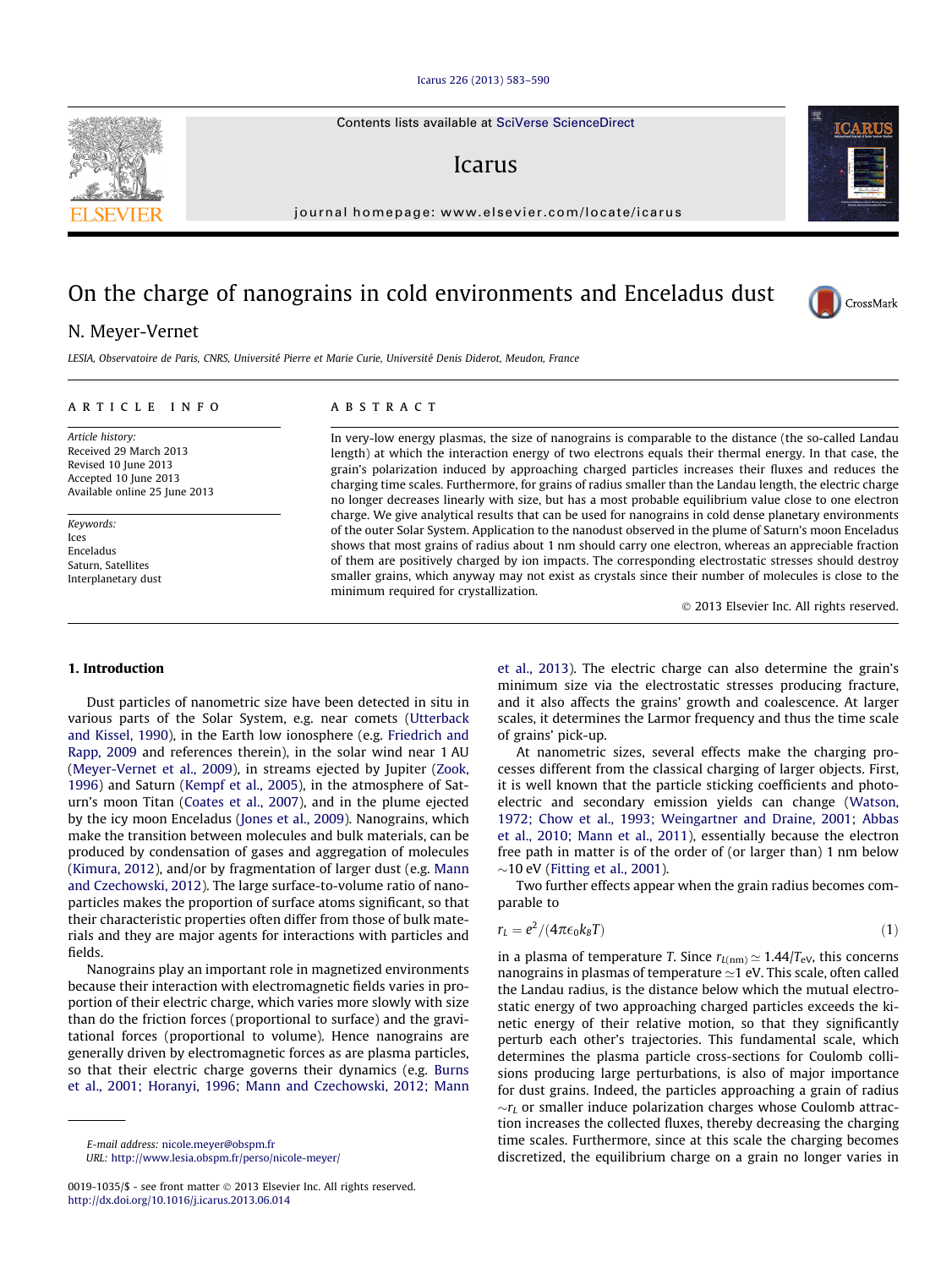<span id="page-1-0"></span>proportion of its size, but becomes comparable to one electron charge in a wide range of sizes, because the probability that an uncharged grain collects an electron exceeds the probability that a neutral or negatively charged grain collects an ion.

The latter phenomena have been studied in the contexts of the Earth's ionosphere (e.g. [Jensen and Thomas, 1991; Rapp and Lüb](#page-6-0)[ken, 2001](#page-6-0) and references therein) and of the interstellar medium (e.g. [Draine and Sutin, 1987; Weingartner and Draine, 2001](#page-6-0)). In this paper, we consider these effects for cold dense planetary environments in the outer Solar System, which are subjected to different constraints. We derive analytical results that can be used in these contexts, and apply them to the nanograins detected in Enceladus plume [\(Jones et al., 2009; Hill et al., 2012\)](#page-6-0), where the electrons are cold enough ([Shafiq et al., 2011\)](#page-6-0) to put the Landau radius in the nano range, the plasma is dense enough [\(Morooka et al., 2011\)](#page-6-0) for the photoelectron emission to be negligible, and the (larger) dust concentration is high enough to deplete the electrons by a large amount.

These calculations will enable us to estimate the grains' size limit set by electrostatic disruption and to compare it with other physical processes.

Units are SI, unless otherwise indicated explicitly.

#### 2. Basic impact charging

Before considering nanograins, let us briefly summarize the classical electric charging by collection and emission of particles for a dust grain of radius  $a \gg r_L$  in a plasma whose electron and ion densities may be different because of the possible presence of dust.

#### 2.1. Impacts of charged particles

The charging of a grain changes its electric potential, which changes the particle fluxes until an equilibrium is reached when the different charge fluxes balance each other. The electron flux tends to exceed that of ions because of the faster electron speeds (except in the case of strong electron depletion discussed in Section [2.3\)](#page-2-0); hence, when the charging is mainly due to electron and ion impacts, the body charges negatively until it repels sufficiently the electrons for their flux to balance that of positive ions. For this to be so, the electron potential energy at the body's surface  $e\Phi$ must exceed sufficiently (but not too much) the particle thermal energy  ${\sim}k_{B}T.$  Thus the equilibrium grains' potential with respect to the ambient plasma is  $\Phi \simeq -\eta k_BT/e$ , with  $\eta$  of order of magnitude unity. For a sphere of radius a much smaller than both the Debye length  $L_D$  and the grains' separation, the electric charge is  $Q = 4\pi\epsilon_0 a\Phi$ . Substituting the above value of  $\Phi$  yields the number of charge units  $Q/e$  at equilibrium

$$
Z = -\eta a/r_L \tag{2}
$$

with  $\eta \sim 1$  in order of magnitude. The mean number of a grain's charges thus exceeds unity when  $a/r_L \gg 1$ .

The parameter  $\eta$  is easily calculated since in that case the particles are subjected to the Coulomb potential of the grain without intervening barriers of potential (the so-called orbit-limited condition [\(Laframboise and Parker, 1973; Whipple, 1981\)](#page-6-0)). When the plasma particles are singly charged and have isotropic Maxwellian velocity distributions, the classical fluxes of each particle species can then be expressed straightforwardly as

$$
N = N_0 e^{-|\eta|} = N_0 e^{-|Z|r_L/a}
$$
 repelled particles (3)

$$
N = N_0(1 + |\eta|) = N_0(1 + |Z|r_L/a)
$$
 attracted particles (4)

per unit grain's surface, where  $r<sub>L</sub>$  is the Landau radius corresponding to the temperature of the species considered and  $N_0$  is the flux of that species on an uncharged grain

$$
N_0 = \frac{\sin \langle v \rangle}{4} = \frac{\sin (k_B T / 2\pi m)^{1/2}}{5}
$$

Here s, n, T, m, and  $\langle v \rangle$  are the sticking probability, number density, temperature, mass, and mean speed of the species concerned in the unperturbed plasma. For ions of mass  $m_i$  and same temperature  $T$  as electrons of mass  $m_e$ , we have

$$
N_{0e}/N_{0i} = \mu(n_e/n_i) \quad \text{with } \mu = (s_e/s_i)(m_i/m_e)^{1/2} \tag{6}
$$

At equilibrium, the electron and ion fluxes balance, and  $\eta$  is the solution of the equation

$$
\eta = \ln[\mu(n_e/n_i)/(1+\eta)] \tag{7}
$$

This confirms that  $\eta$  is of order of magnitude unity, except if  $\mu(n_e/n_i) \simeq 1$  – a case that we will discuss later. Note that we have not assumed  $n_e = n_i$ , in order for the results to be applicable in dusty environments. Therefore, although  $\mu \gg 1$  because of the large ion-to-electron mass ratio, we have not necessarily  $\mu(n_e)$  $n_i \gg 1$ , but only the weaker inequality  $\mu(n_e/n_i) > 1$  (as will be shown in Section [2.3](#page-2-0)).

For nanograins in a low-energy plasma, the sticking probability of ions  $s_i \approx 1$ , but the sticking probability of electrons may be smaller because the free path of electrons in solids (which decreases as energy decreases at energies exceeding a few 100 eV) reaches a minimum generally smaller than 1 nm in the vicinity of tens eV, and increases as energy decreases again to values comparable to or greater than 1 nm around 1 eV, taking into account elastic and inelastic scattering ([Fitting et al., 2001\)](#page-6-0). A conservative assumption is  $s_e \approx 0.3$ –1 ([Jurac et al., 1995; Vostrikov and Dubov, 2006; Meg](#page-6-0)[ner and Gumbel, 2009](#page-6-0)) for nanograins, keeping in mind that  $s_e$ may be much smaller as the number of atoms decreases ([Michaud](#page-6-0) [and Sanche, 1987\)](#page-6-0), essentially because the limited number of degrees of freedom precludes the conservation of energy and momentum in the collision.

For water-group incident ions  $\mu \simeq 180 \times s_e$ , so that Eq. (7) yields  $\eta \simeq 0.31$ , 1.85, or 3.65 for respectively  $s_e n_e / n_i = 0.01$ , 0.1, or 1.

# 2.2. Other charging processes

The above estimates assume that photoemission (including photodetachment) and secondary emission are negligible. The photoelectron emission on uncharged grains at heliospheric distance  $r_{AU}$  (in astronomical units) can be approximated by [\(Grard,](#page-6-0) [1973\)](#page-6-0)

$$
N_{ph0} \simeq 0.5 \times 10^{14} \chi / r_{\text{AU}}^2 \quad \chi \sim 0.1 - 1 \tag{8}
$$

per unit of the total grain's surface area  $4\pi a^2$  – to facilitate comparison with other fluxes (we have taken into account that the projected sunlit area is one-quarter of the grain's surface area). The smaller value of  $\chi$  corresponds for example to materials such as graphite or ice, the larger to silicates.

For nanograins  $\chi$  may be different for two main reasons which act in opposite senses. First, since the photon attenuation length generally exceeds the photoelectron escape length by a large amount, a small grain size limits the distance from the excitation region to the surface, which tends to increase the yield compared to that of bulk materials [\(Watson, 1972; Weingartner and Draine,](#page-7-0) [2001\)](#page-7-0). Second, the photon absorption cross-section (normalized to the cross-sectional area) at the relevant wave lengths  $\lambda \sim 0.1$  µm varies roughly as  $2\pi a/\lambda \simeq 6 \times 10^{-2} a_{nm}$  when this size parameter is much smaller than unity; this is expected to decrease  $\chi$  significantly. Because of the large uncertainties in these properties, we will use the conservative assumption  $\chi \le 0.1$  for silicate and water ice nanograins. From (8), we deduce the ratio between photoelectron emission and ion (of mass  $Am_n$ ) collection for uncharged grains at 10 AU heliocentric distance ( $\simeq$ Saturn's orbit),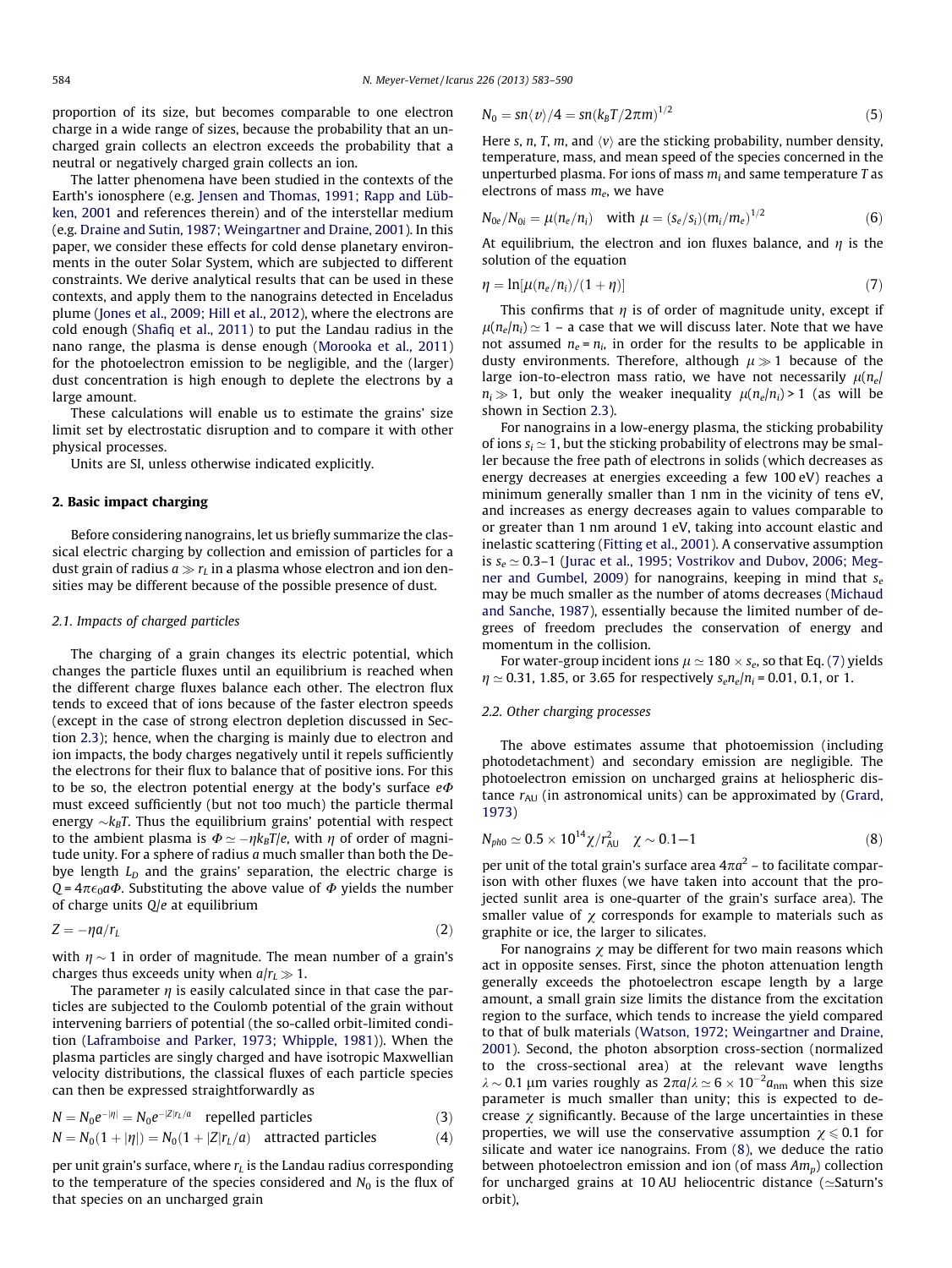<span id="page-2-0"></span>
$$
N_{ph0}/N_{0i} \leqslant 13A^{1/2}/(n_{i(\text{cm}^3)}T_{i(\text{eV})})
$$
\n(9)

Photoelectron emission is thus expected to be of minor importance for water-group incident ions of density  $n_i \geqslant 50$  cm<sup>-3</sup> and temperature -1 eV. Likewise, ''true'' secondary electron emission is expected to be negligible, even for very small grains, for electron temperatures  ${\sim}1$  eV [\(Chow et al., 1993\)](#page-6-0).

The above calculations assume for simplicity that the particle velocity distributions are Maxwellian. Solar System plasmas are generally non-maxwellian, containing suprathermal particles with Kappa-like distributions ([Garrett and Hoffman, 2000; Meyer-](#page-6-0)[Vernet, 2001; Pierrard and Lazar, 2010](#page-6-0)). This changes the fluxes ([Mendis and Rosenberg, 1994](#page-6-0)) and might have large consequences if the secondary electron emission were not negligible [\(Meyer-](#page-6-0)[Vernet, 1982; Chow et al., 1993](#page-6-0)). The grain relative velocity has also been neglected, which is acceptable if it is smaller than the ion thermal speed.

#### 2.3. Dusty environments

Finally, let us discuss briefly how the plasma electron depletion  $n_e/n_i$  is related to the charged dust. Strictly speaking, the above calculations hold when the dust grains are ''isolated'', thus when the grains' number density  $n_d$  is small enough that their separation exceeds twice the Debye length, i.e.  $2n_d^{1/3}L_D < (3/4\pi)^{1/3}$ . With the grains' charge [\(2\)](#page-1-0) and the Debye length

$$
L_D = [4\pi r_L (n_e + n_i)]^{-1/2}
$$
 (10)

the ratio of the charge carried by the grains to that available in the medium is  $|Z|n_d/(n_e + n_i) \simeq \eta P$  with

$$
P \equiv 4\pi n_d a L_D^2 \tag{11}
$$

Since  $P < \left(2 n_d^{1/3} L_D\right)^2$  because the grains' separation necessarily exceeds their diameter, we have  $P < 1$  if the grains' separation exceeds  $L<sub>D</sub>$ , so that in that case the grains' charge is not expected to perturb significantly the plasma.

In the opposite case  $P > 1$ , the grains' Debye spheres overlap and the electrons are depleted since many of them rest on the grain's surface, which in turn reduces the grain's charge [\(Havnes et al., 1984;](#page-6-0) [Whipple et al., 1985](#page-6-0)). However, if the grain size is much smaller than the grains' separation, the increase of the grain-to-plasma capacitance due to the neighboring grains can be neglected and Eqs. [\(3\)](#page-1-0) [and \(4\)](#page-1-0) still hold ([Whipple et al., 1985\)](#page-7-0), with  $\eta \equiv -e\Phi/k_BT = -Zr_L/a$ where  $\Phi$  is the grain-to-plasma potential. Therefore [\(7\)](#page-1-0) holds in that case and using the quasi-neutrality condition  $n_i - n_e = -n_dZ$  and rewriting (10) as  $n_i + n_e = n_d a / P r_l$ , one deduces straightforwardly

$$
\frac{n_e}{n_i} = \frac{(1+\eta)e^{\eta}}{\mu} = \frac{1-P\eta}{1+P\eta}
$$
(12)

From (12), one can deduce two of the three parameters  $n_e/n_i$ ,  $\eta$ , and P, from one of them. Fig. 1 shows  $n_e/n_i$  versus P, which enables one to deduce the grains' properties from the electron depletion or vice versa. For completeness we have also plotted  $\eta$  versus P, first published by [Whipple et al. \(1985\)](#page-7-0) and reproduced in several papers. Note that the pioneering results by [Havnes et al. \(1984, 1990\)](#page-6-0) and references therein use a different definition of P, based on the plasma properties outside the dusty region – which is relevant for studying the local properties of a dust cloud; both definitions agree in the limit of small potentials (when the Boltzmann factors can be linearized).

In the limit 
$$
P \rightarrow \infty
$$
, (12) yields

$$
n_e/n_i \simeq 1/\mu \quad \eta \simeq 1/P \to 0 \tag{13}
$$

which corresponds to the limit  $\mu n_e/n_i \rightarrow 1$  of Eq. [\(7\)](#page-1-0) and shows that the electrons cannot be more depleted with respect to ions than the limiting value  $n_e/n_i \simeq 1/\mu$  ([Mendis and Rosenberg, 1994](#page-6-0)).



Fig. 1. Electron-to-ion number density  $n_e/n_i$  (left axis, solid line) and normalized grain's charge  $-\eta$  = Zr<sub>L</sub>/a (right axis, dashed) versus the parameter  $P = 4\pi n_d \langle a \rangle L_D^2$ from (12) with  $\mu$  = 180 (water-group ions and electron sticking probability  $s_e \approx 1$ ) for dust grains of radius  $a > r_L$ . The limits  $n_e/n_i \sim 1/\mu$  and  $\eta \sim 1/P$  for  $P \to \infty$  are plotted for comparison (thin lines).

Of course, when the grains have a continuous size distribution  $dn_d/da$  (for  $a_{\text{min}} < a < a_{\text{max}}$ ), P must be calculated by replacing in (11) a by its mean value  $\langle a \rangle = \int_{a_{\min}}^{a_{\max}} da a (dn_d/da)/n_d$  ([Havnes et al.,](#page-6-0) [1990](#page-6-0)). In general the minimum  $a_{\min}$  is unknown, but dust analyzers can measure the number density  $n_d(a_0)$  of grains larger than some radius  $a_0$  >  $a_{\text{min}}$ . In that case, one can derive  $a_{\text{min}}$  from the measured value of  $n_e/n_i$  without having to make a hypothesis on the grains' potential. For example, with  $dn_d/da \propto a^{-p}$  (with  $p > 2$ ) so that the number density of grains larger than  $a$  is  $n_d(a) \propto a^{1-p}$ , we substitute  $\langle a \rangle$  for a in (11) and get

$$
a_{\min} = \left(\frac{4\pi L_D^2}{P} \frac{p-1}{p-2} n_d(a_0) a_0^{p-1}\right)^{1/(p-2)} \tag{14}
$$

which together with (12) yields  $a_{\min}$  as a function of  $n_e/n_i$ . This will be used in Section [5.](#page-4-0)

#### 3. Grains' polarization

The results of Section [2](#page-1-0) hold for grains of size much larger than the Landau radius; how much larger will be determined later (Eq. [\(39\)](#page-4-0) and [Fig. 3\)](#page-4-0). For smaller grains, the polarization charges induced on a grain by approaching charged particles produce an electric potential which perturbs significantly their trajectories, as first shown in the context of ion capture by aerosols in the Earth's ionosphere [\(Natanson, 1960](#page-6-0)); hence the particle fluxes are modified.

Consider an ion or an electron (charge ±e) approaching at distance  $r = ax$  from the centre of a spherical grain of radius  $a$  and electric charge Ze. The approaching particle is subjected to an electrostatic field that can be derived from the potential

$$
\Phi(r) = \frac{e}{4\pi\epsilon_0 a} \left[ \frac{Z}{x} \mp \frac{1}{2x^2(x^2 - 1)} \right] \quad x = r/a \tag{15}
$$

obtained by adding to the Coulomb potential of the grain's charge that of the induced image ([Jackson, 1999](#page-6-0)).

#### 3.1. Uncharged grains

Consider first an uncharged grain  $(Z = 0)$ . Plasma particles of charge  $\pm e$  are subjected to the image term of the potential (15), so that they are all attracted and their trajectories are bent towards the grain. Consider particles arriving isotropically from large distances at speed  $v$ . The impact parameter  $p$  of the trajectory which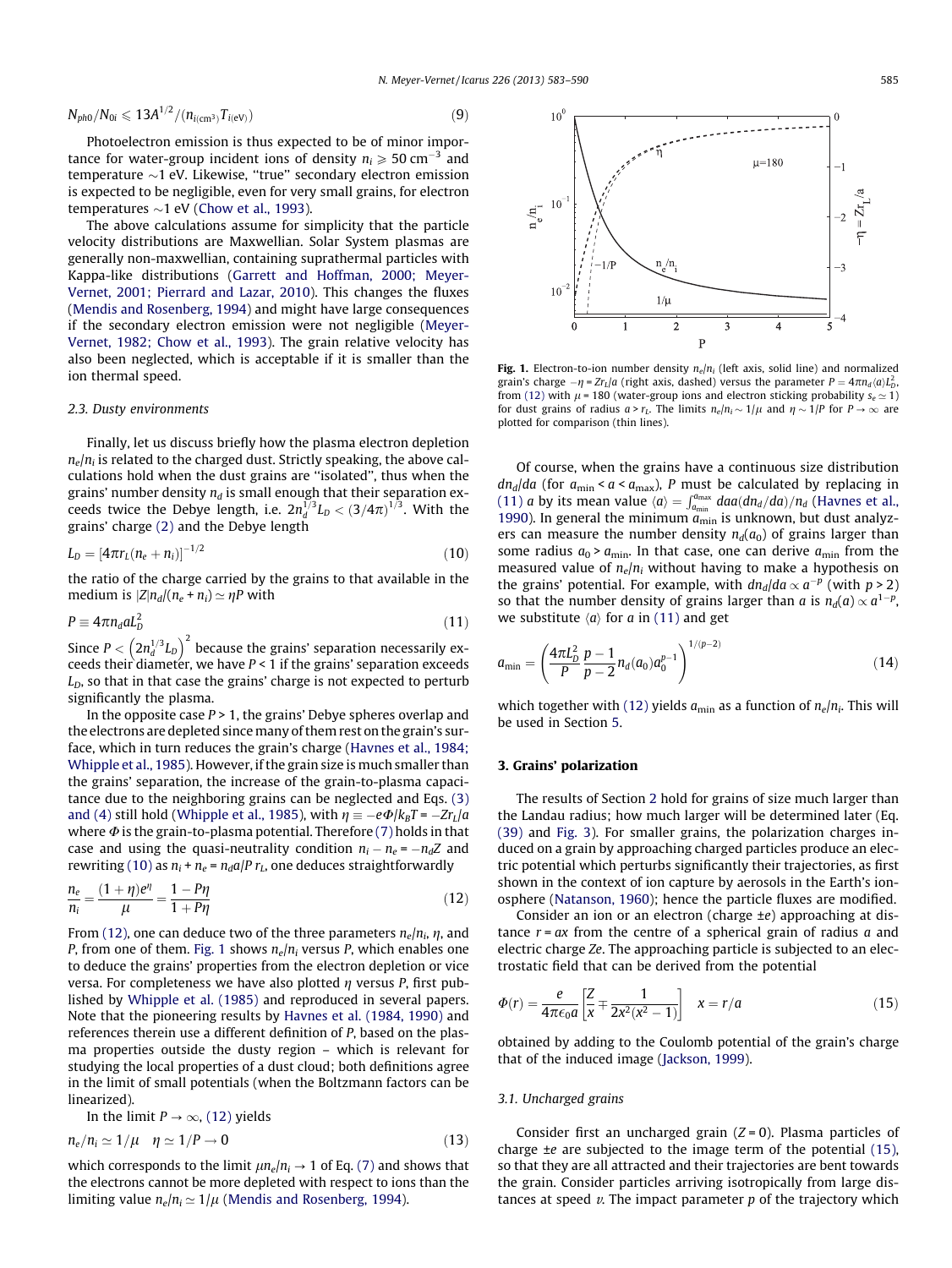<span id="page-3-0"></span>barely grazes a sphere of radius r is given by conservation of energy and momentum (in spherical coordinates) as

$$
p^2/a^2 = x^2 + x_\nu/[2(x^2 - 1)] \quad x = r/a \tag{16}
$$

where 
$$
x_v = [e^2/(4\pi\epsilon_0 m v^2/2)]/a
$$
 (17)

For  $r/a \rightarrow \infty$ , (16) yields  $p \rightarrow r$ , as expected since the image potential becomes negligible at large distances and produces straight lines trajectories; at small distances, the trajectories are bent by the image force and for  $r/a \rightarrow 1$  we have  $p/a \rightarrow \infty$  because of the increasing bending of the trajectories as the image term in [\(15\)](#page-2-0) increases. Between these two extremes,  $p$  has a minimum  $p_0$  obtained from (16) by noting that  $dp/dx = 0$  for  $(x^2 - 1)^2 = x_v/2$ , whence  $p_0^2/a^2 =$  $1 + \sqrt{2x_v}$ . The particle random flux snv/4 is therefore increased by the factor  $p_0^2/a^2$ , which yields the flux  $N_\nu$ = sn[ $\nu$  +  $e(\pi\epsilon_0m$  a)<sup>-1/2</sup>]/4. Averaging over speeds and using  $\langle v \rangle$  = (8 $k_{B}T/\pi m)^{1/2}$  yields the flux

$$
N = N_0 F_0 \quad \text{for} \quad Z = 0 \tag{18}
$$

$$
F_0 = 1 + (\pi r_L / 2a)^{1/2} \tag{19}
$$

This exceeds the flux  $N_0$  given by [\(5\)](#page-1-0) by the factor  $F_0$ , which may be very large when  $a \ll r_L$ .

#### 3.2. Repelling grains

Now, consider particles which are repelled at distances  $r \gg a$ (electrons if  $Z < 0$  or positive ions if  $Z > 0$ ). In that case, the two terms in the potential [\(15\)](#page-2-0) are of opposite signs so that the potential has a maximum at the distance  $r_0$  given by

$$
2x_0^2 - 1 = |Z|x_0(x_0^2 - 1)^2 \quad x_0 = r_0/a \tag{20}
$$

For  $Z = 1$  and 2, (20) yields  $x_0 \approx 1.62$  and 1.42 respectively, whereas in the limit  $|Z|\to \infty$  we have  $x_0\simeq 1$  + 0.5 $|Z|^{-1/2}$ . At the maximum of the barrier of potential, the potential energy of the charge  $\pm e$  is

$$
\pm e\Phi(r_0) = \frac{|Z|e^2}{4\pi\epsilon_0 a} \left[ \frac{1}{x_0} - \frac{|Z|^{-1}}{2x_0^2(x_0^2 - 1)} \right]
$$
(21)

For  $Z \rightarrow +\infty$ , the expansion of the bracket in (21) to first order in  $|Z|^{-1/2}$  yields  $[1 - |Z|^{-1/2}]$ , whereas for Z = 1 and 2 the bracket  $\simeq$ 1/  $[1 + |Z|^{-1/2}]$ . Hence a reasonable approximation of (21) is

$$
\pm e\Phi(r_0) \simeq \frac{1}{4\pi\epsilon_0 a} \frac{|Z|e^2}{1 + |Z|^{-1/2}}\tag{22}
$$

As soon as the approaching particles come closer than  $r_0$ , they are attracted. Hence the effective collection radius is increased by a factor  $y_0^2$ , with  $y_0 \simeq x_0$  for  $x_0 \gg 1$  since in that case the particles are weakly affected by the grain's charge farther than  $r_0$ . In the general case we have  $y_0 < x_0$  because of the repelling electric force farther than  $r_0$ . Since only particles of kinetic energy exceeding  $|e\Phi(r_0)|$  can reach this distance, the flux of repelled particles with a Maxwellian distribution of temperature T is given by

$$
N = N_0 y_0^2 e^{-|e\Phi(r_0)|/k_B T} \simeq N_0 F_r(Z) \quad \text{repelled particles} \tag{23}
$$

$$
F_r(Z) \simeq \left[1 + (3|Z| + 4a/r_L)^{-1/2}\right]^2 e^{-\left(\frac{|Z|r_L/a|}{1+|Z|^{-1/2}}\right)}
$$
(24)

where we have used an approximation of  $y_0$  derived by [Draine and](#page-6-0) [Sutin \(1987\)](#page-6-0). Comparing with [\(3\),](#page-1-0) one sees that the polarization increases significantly the flux of repelled particles, by a factor  $\approx 2.6 \times e^{r_L/2a}$  for  $|Z|=1$  and  $a/r_L \ll 1$ , which can be quite large for very small grains.

#### 3.3. Attracting grains

Finally, consider particles which are attracted at distances  $r \gg a$ (positive ions if  $Z < 0$  or electrons if  $Z > 0$ ). In that case the focusing

has two causes: first, the field of the grain's charge Ze which would yield the flux (4) in the absence of polarization and acts far from the grain; second, the image contribution which would yield the flux (18) when  $Z = 0$  and acts close to the grain. By comparing (4) and (18), one sees that the attraction of the grain's charge generally dominates, so that the flux is given by (4) with a correcting factor. Using an approximation for this factor [\(Draine and Sutin, 1987\)](#page-6-0), one obtains for a Maxwellian distribution at temperature T

$$
N = N_0 F_a(Z) \quad \text{attracted particles} \tag{25}
$$

$$
F_a(Z) = (1 + |Z|r_L/a)[1 + (|Z| + a/2r_L)^{-1/2}]
$$
\n(26)

We conclude that when the grain's size does not exceed the Landau radius by a large amount, the polarization increases the fluxes whatever the grain's charge, thereby decreasing the charging time scales. Furthermore, because the flux of repelled particles is increased by a larger factor than the other ones because of the exponential term, the negative equilibrium charge tends to increase. However, since in that case  $|Z|$  is not large, a statistical treatment of the grain charge distribution is needed.

#### 4. Charge probability distribution

#### 4.1. Charge probabilities

Let  $f(Z)$  be the probability that a grain carries the charge  $Ze$ . The population of grains of charge Ze is depleted by collecting electrons and ions and replenished when grains of charge  $(Z + 1)e$  collect electrons and when grains of charge  $(Z - 1)e$  collect ions (as discussed in Section [2](#page-1-0), we neglect secondary or photoelectron emission). Under stationary conditions, this yields the simple recurrence relation ([Draine and Sutin, 1987\)](#page-6-0)

$$
f(Z)N_i(Z) = f(Z+1)N_e(Z+1)
$$
\n(27)

equivalent to a more complicated relation used by ([Rapp and Lüb](#page-6-0)[ken, 2001\)](#page-6-0). Applying (27) iteratively with  $N_e(Z)$  and  $N_i(Z)$  given by (18) for  $Z = 0$  and respectively by (23) and (25) for  $Z < 0$  and the reverse for  $Z > 0$ , we obtain

$$
f(Z)/f(0) = (\mu n_e/n_i)^{|Z|} F_0 \prod_{Z'=Z}^{-1} \left[ \frac{F_r(Z'+1)}{F_a(Z')} \right] \quad Z < 0
$$
 (28)

$$
f(Z)/f(0) = (\mu n_e/n_i)^{-2} F_0 \prod_{Z'=1}^{Z} \left[ \frac{F_r(Z'-1)}{F_a(Z')} \right] \quad Z > 0
$$
 (29)

where  $F_0$ ,  $F_r$ ,  $F_a$  are defined respectively in (19), (24), (26), and we set  $F_r(0) = 1$  in (28). This can be solved by using  $\sum_{-\infty}^{+\infty} f(Z) = 1$ .

#### 4.2. Singly charged grains

Eqs. (28) and (29) yield in particular

$$
\frac{f(-1)}{f(0)} \simeq (\mu n_e/n_i) \frac{1 + (\pi r_L/2a)^{1/2}}{(1 + r_L/a)[1 + (1 + a/2r_L)^{-1/2}]}
$$
(30)

$$
\frac{f(-1)}{f(+1)} \simeq (\mu n_e/n_i)^2 \tag{31}
$$

Two important consequences emerge. First, since  $\mu \gg 1$  because of the large ion-to-electron mass ratio, the positive grains are in minority but they may be detectable, the more so as the electrons are significantly depleted. Second, in the limit  $a \ll r_L$ , (30) yields  $\mathit{f}(-1)$ / $\mathit{f}(0)$   $\simeq$  (  $\mu n_{e}/n_{i}$ )(  $\pi a/8r_{L})^{1/2}$ , an approximation which turns out to be accurate to within 5% in the whole range  $a/r_L \leq 1$ .

For small grains the probability is concentrated on the states  $Z = 0$  and-1 since the number of negative charges is not only limited by the exponential factor in (23), but also by electron field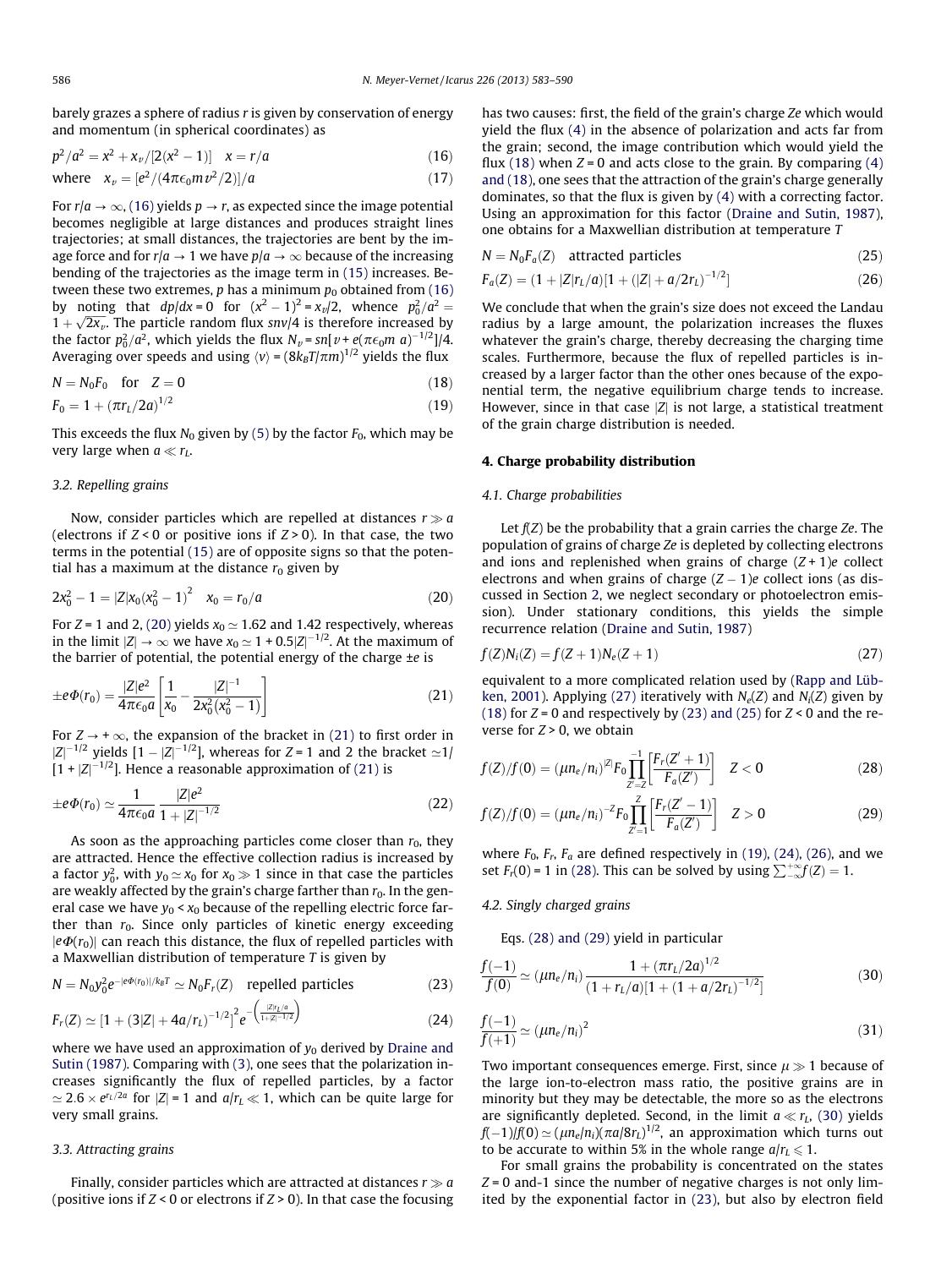<span id="page-4-0"></span>

Fig. 2. Mean number of grain charge units  $\langle Z \rangle$  (left axis), proportion of negatively charged grains  $f(-1)/\sum f$  (right axis) and ratio of positively to negatively charged grains (dash-dotted, right axis) versus the electron-to-ion number density  $n_e/n_i$  for two values of  $a/r_L$  with  $\mu$  = 180 (water-group ions with  $s_e \approx 1$ ). These results concern grains of radius smaller than 1 nm for which the electron field emission limit (32) prevents multiple negative charging.

emission (e.g. [Mendis and Axford, 1974; Draine and Sutin, 1987\)](#page-6-0). Indeed, for nanograins we have  $e^2/4\pi\epsilon_0 a\simeq$  1.4 eV, so that the surface Coulomb electric field deforms significantly the potential barrier at the surface, which enables electrons inside to tunnel efficiently. In practice, this process becomes efficient when  $|E|$  > 10<sup>9</sup> V/m ([Gomer, 1961](#page-6-0)). An ejected electron near the surface of a grain of charge Ze < 0 will be subjected to the field amplitude  $|E| \simeq (Z + 1)e/4\pi\epsilon_0 a^2$ . Hence the condition  $|E| \leq 10^9$  V/m for electron field emission not to occur limits the grain charge state to

$$
Z > -(1 + 0.7anm2)
$$
 Field emission limit (32)

We do not consider ion field emission which limits the positive charging, since it requires a much higher field.

For  $a \leq 1$  nm, electron field emission thus limits the (integer) number of grain charges  $Q/e$  to  $Z \ge -1$ , as noted by [Hill et al.](#page-6-0) [\(2012\).](#page-6-0) Hence, the probability is concentrated on the states  $Z = 0$ and  $-1$ , and the mean grains' charge number at equilibrium is  $\langle Z \rangle \simeq -f(-1) = -1/[1 + f(0)/f(-1)],$  i.e.

$$
\langle Z \rangle \simeq \frac{-1}{1 + (8r_L/\pi a)^{1/2}/(\mu n_e/n_i)} \tag{33}
$$

$$
\simeq -\left[1+\frac{10^{-2}n_{i}/s_{e}n_{e}}{(a_{\rm nm}T_{\rm ev})^{1/2}}\right]^{-1}
$$
\n(34)

Therefore, the mean equilibrium charge of grains of radius  $a \approx 1$  nm in a plasma of temperature  $\approx 1$  eV is roughly one electron if  $s_{e}n_{e}/n_{i} \gg 10^{-2}$ , and the ratio of positive to negative grains is according to [\(30\)](#page-3-0)

$$
f(+1)/f(-1) \simeq (5 \times 10^{-3} n_i/s_e n_e)^2 \tag{35}
$$

These values are plotted in Fig. 2. They hold at equilibrium. The charging time scales can be estimated from the electron and ion flux on an uncharged grain, respectively, given from (18) and (19), which yield

$$
\tau_{-1} \quad \simeq \left[ 4\pi a^2 n_e s_e \left( \frac{k_B T_e}{2\pi m_e} \right)^{1/2} \left( 1 + \left( \frac{\pi r_L}{2a} \right)^{1/2} \right) \right]^{-1} \tag{36}
$$

$$
\simeq \left[2 \times 10^{-6} s_e n_{\text{ecm}^{-3}} a_{\text{nm}}^2 \left(T_{\text{eV}}^{1/2} + \frac{1.5}{a_{\text{nm}}^{1/2}}\right)\right]^{-1} s \tag{37}
$$

$$
\tau_{+1} \simeq (\mu n_e/n_i) \times \tau_{-1} \tag{38}
$$



Fig. 3. Mean equilibrium number of electrons carried by a grain from (39) versus its normalized radius, for different values of the electron-to-ion number density and  $\mu$  = 180 (water-group ions with electron sticking coefficient  $s_e \approx 1$ ). The classical value  $-\langle Z \rangle$  = 3.65a/ $r<sub>L</sub>$  is plotted (light dotted) for comparison. These values do not take into account the electron field emission limit, which prevents multiple charging for grains of radius smaller than about 1 nm.

### 4.3. Average charge of small or large grains

Using (33) (valid for small grains) and [\(2\)](#page-1-0) with [\(7\)](#page-1-0) (valid for large grains), we obtain the general approximation

$$
\langle Z \rangle \simeq -\eta_0 a/r_L - \frac{1}{1 + 0.9 \times 10^{-2} (n_i/n_e) (r_L/a)^{1/2}} \tag{39}
$$

for water-group incident ions, with  $\eta_0$  solution of  $e^{\eta_0}(1+\eta_0) \simeq 180n_e/n_i$  and  $s_e = 1$ ; if  $s_e < 1$ ,  $n_e/n_i$  must be multiplied by  $s_e$  in these expressions. A similar approximation was studied by [Draine and Sutin \(1987\)](#page-6-0) in the special case  $n_e = n_i$ . Eq. (39) is plotted in Fig. 3 for several values of  $n_e/n_i$  and compared to the classical result valid for  $a \gg r_L$  and  $n_e \simeq n_i$  (dotted).

Two further consequences emerge. First, the quasi-neutrality condition  $n_e - n_i = n_dZ$  no longer yields [\(12\)](#page-2-0) for grains of radius  $a \leq r_L$  since in that case  $\langle Z \rangle$  is no longer given by the first term of (39); one can nevertheless apply [\(12\)](#page-2-0) in the Enceladus plume for larger grains, since they carry most of the dust total charge ([Dong](#page-6-0) [and Hill, 2012\)](#page-6-0). Second, the grains' charge-to-mass ratio, which governs their dynamics, varies faster with mass for smaller grains. Indeed, whereas the charge-to-mass ratio of large grains varies in proportion of  $Z/a^3 \propto 1/a^2$  (from the dominant first term in (39)), the charge-to-mass ratio of smaller grains varies faster when the second term in (39) is dominant; if  $n_e/n_i \approx 10^{-2}$  this occurs as soon as  $a \leq 10r_L$ , whereas if  $n_e/n_i \approx 1$ , the charge-to-mass ratio goes as  $1/a^3$  for  $a < r_L$ .

#### 5. Enceladus nanograins

Consider nanograins in the Enceladus plume, almost at rest [\(To](#page-7-0)[kar et al., 2009](#page-7-0)) with respect to Enceladus as well as with respect to the plasma, of typical parameters:  $n_i \sim 10^3 - 3 \times 10^4\,\rm cm^{-3},$   $n_e/n_i$  - $\sim$  10 $^{-2}$  – 10 $^{-1}$ ,  $\it{T}$   $\sim$  1 eV ([Morooka et al., 2011; Shafiq et al.,](#page-6-0) [2011](#page-6-0)), main ion  $H_3O^+$  ([Cravens et al., 2009](#page-6-0)) and with a neutral gas density  $n_0\,{\sim}\,5\times 10^7$  cm $^{-3}$  [\(Waite et al., 2006\)](#page-7-0). This yields the Landau radius  $r_I \simeq 1.4$  nm and the Debye length  $L_D$ - $\simeq$  0.07  $\leftrightarrow$  0.23 m for  $n_i$   $\sim$  10<sup>4</sup>  $\leftrightarrow$  10<sup>3</sup> cm<sup>-3</sup> respectively.

#### 5.1. Negatively charged nanograins

We deduce from (34) (see also Fig. 2) that more than 50% of the grains of radius  $a \approx 1$  nm should carry one electron at equilibrium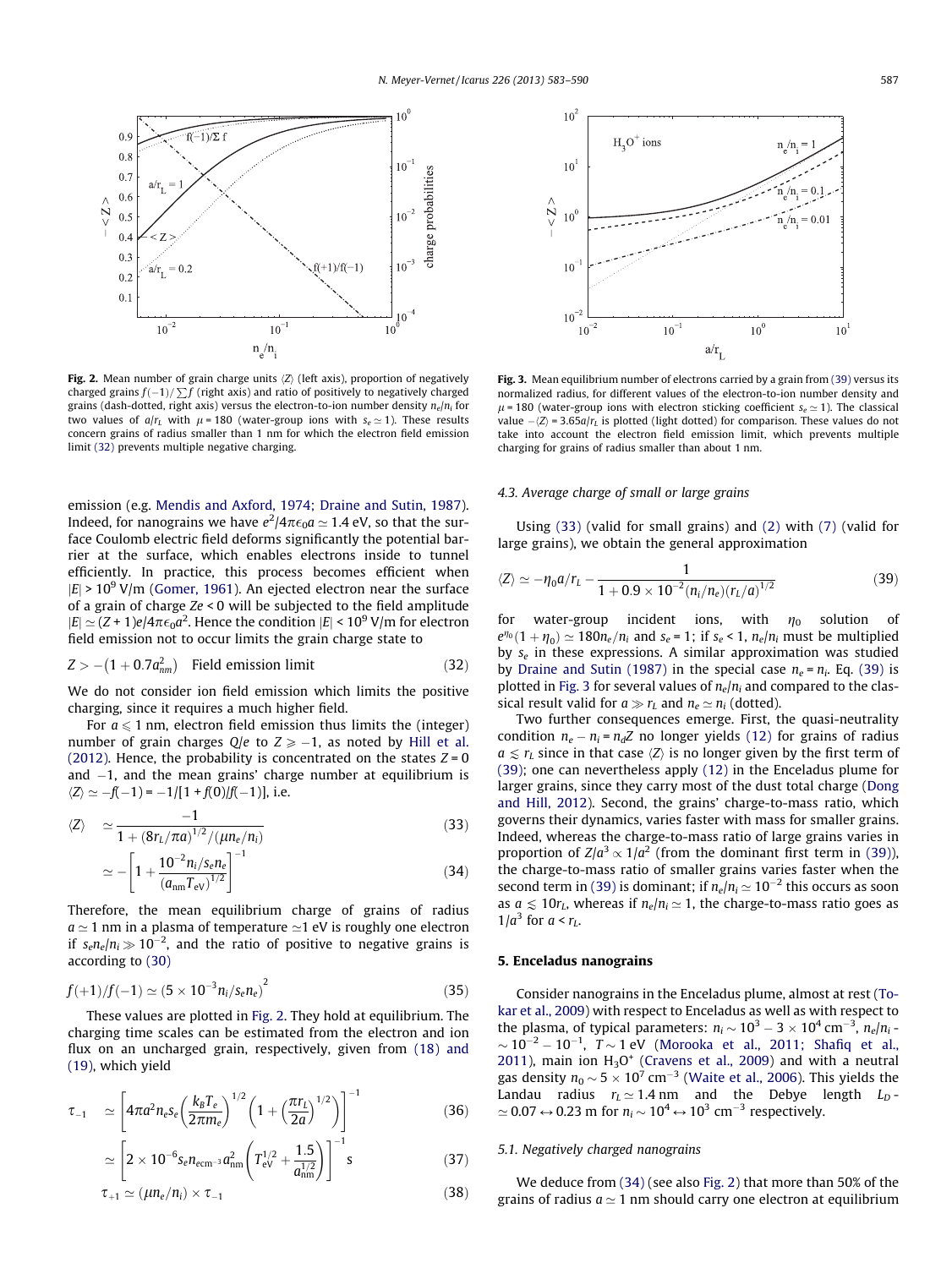provided that  $n_e/n_i$  > 10 $^{-2}/s_e$  ( $s_e$  being the electron sticking probability), which confirms the value inferred for these grains [\(Hill](#page-6-0) [et al., 2012\)](#page-6-0).

The corresponding charging time scale is given by (37), which yields  $\tau_{-1}$   $\simeq$  200  $\leftrightarrow$  2000 s for  $n_e s_e$   $\sim$  10<sup>3</sup>  $\leftrightarrow$  10<sup>2</sup> cm<sup>-3</sup> respectively. Note that neglecting the grains' polarization would yield charging time scales roughly twice larger than these values. With a speed  $\approx$ 0.5 km/s with respect to Enceladus – of the order of the gas bulk speed [\(Hansen et al., 2008; Dong et al., 2011](#page-6-0)), this yields the free path for negative charging  $\simeq 0.4 \leftrightarrow 4R_E$  (Enceladus radius  $R_E \simeq 250$  km). This confirms the order-of-magnitude estimate by [Hill et al. \(2012\)](#page-6-0) indicating that these nanograins are charged by the ambient plasma.

#### 5.2. Positively charged nanograins

Consider now the observed positively charged grains ([Jones](#page-6-0) [et al., 2009; Hill et al., 2012\)](#page-6-0), whose origin is under debate. [Hill](#page-6-0) [et al. \(2012\)](#page-6-0) suggested three possible mechanisms: secondary electron emission, impacts of positive ions, and triboelectric charging (the latter first suggested by [Jones et al. \(2009\)](#page-6-0)). The results of Section [4](#page-3-0) enable us to estimate the grains' charging states resulting from the flux of ambient electrons and ions (taking into account the grains' polarization and charge discretization). According to [\(35\),](#page-4-0) we have  $f(+1)/f(-1) \sim (5 \times 10^{-3} n_i/s_e n_e)^2 \sim 2 \times 10^{-1}$  $\leftrightarrow$  2  $\times$  10<sup>-3</sup> for  $n_e/n_i$   $\sim$  10<sup>-2</sup>  $\leftrightarrow$  10<sup>-1</sup> respectively (for s<sub>e</sub>  $\sim$  1). Since, according to [\(32\)](#page-4-0), grains of radius  $a \approx 1$  nm or smaller do not carry more than one electron,  $f(+1)/f(-1)$  yields the ratio of positively to negatively charged grains. However this is an equilibrium value, which holds when the time involved exceeds the larger charging time scale  $\tau_{+1}$ ; otherwise, the ratio  $f(+1)/f(-1)$  should be smaller since  $\tau_{+1} > \tau_{-1}$ . With  $n_i \approx 3 \times 10^4 \text{ cm}^{-3}$ , (38) yields  $\tau_{+1} \approx 1300 \text{ s}$ . With a speed  $\simeq$  0.5 km/s, this yields a free path for (positive) charging  $\simeq 2R_E$ . This value is of the order of the involved paths, which suggests that a significant proportion of these nanograins have their equilibrium charge. These estimates are a strong indication that the impacts of ambient plasma particles can explain both the negatively and positively charged grains, without having to rely on other charging processes.

#### 5.3. Electron depletion

The charge of these nanograins cannot compensate for the strong observed electron depletion, and larger grains act to achieve plasma quasi-neutrality [\(Yaroshenko et al., 2009; Farrell et al.,](#page-7-0) [2010\)](#page-7-0). When those ''large grains'' represent the major contribution to the total dust charge, [Fig. 1](#page-2-0) (Eq. [\(12\)\)](#page-2-0) enables one to deduce directly their properties from the observed electron depletion or vice versa, via P. For example, let us assume  $dn_d/da \propto a^{-p}$  for  $a > a_{min}$ with p = 4.5 and a number density  $n_d(a_0) \approx 0.1$  cm<sup>-3</sup> for grains of radius  $a_0 > 2 \mu m$ , according to typical measurements ([Spahn](#page-6-0) [et al., 2006; Kempf et al., 2008\)](#page-6-0). Eqs. [\(12\) and \(14\)](#page-2-0) show that with an observed electron depletion  $n_e/n_i$   $\simeq$  10 $^{-2}$ , quasi-neutrality can be achieved with  $a_{min} \approx 0.1 \, \mu \text{m}$ . Note that this estimate does not require the grain potential as an input since it is calculated in parallel, contrary to estimates using the measured spacecraft potential (e.g. [Shafiq et al., 2011](#page-6-0)).

Finally, according to Eq. [\(13\),](#page-2-0) the electrons cannot be more depleted than  $n_e/n_i \simeq 1/\mu \simeq 5 \times 10^{-3}/s_e \geqslant 5 \times 10^{-3}$  (since  $s_e \leqslant 1$ ), which agrees in order of magnitude with observation.

## 5.4. Minimum size of nanograins

Finally, consider grains of radius smaller than about 1 nm. According to (34), their charge should decrease below one charge unit when  $a_{\text{nm}} < (10^{-2} n_i/s_e n_e)^2/T_{\text{eV}}$ , whereas their charging time

scale increases. This might possibly contribute to the decrease observed in the flux of charged grains below 1 nm [\(Hill et al., 2012;](#page-6-0) [Jones et al., 2012\)](#page-6-0).

Several other effects are expected to act at such small sizes. First, the high electric field  $E_0 = Ze/4\pi\epsilon_0 a^2$  at the grain's surface can make it explode if the electrostatic stress  $\epsilon_0 E_0^2$  exceeds the maximum grain's tensile strength against fracture  $S$  (e.g. [Hill and](#page-6-0) [Mendis, 1979; Draine and Salpeter, 1979\)](#page-6-0). The condition  $\epsilon_0 E_0^2 < S$ yields the limiting grain radius

$$
a_{nm} > 0.36 \times |Z|^{1/2} (S/10^9 \text{ N m}^{-2})^{-1/4}
$$
 (40)

The maximum tensile strength S of sub-nanometric ice grains is highly uncertain. Since the tensile strength of macroscopic materials is determined in a large part by cracks and dislocations, S is expected to exceed by a large amount the (highly temperature dependent) value of macroscopic ice  $S \sim 10^7$  N m<sup>-2</sup> ([Croft et al.,](#page-6-0) [1979](#page-6-0)), for sub-nanometric grains having a compact structure.

Given these uncertainties and the weak dependence on S of the size limit (40), we make below a tentative order-of-magnitude estimate. With the bonding strength energy  $\simeq 0.8 \times 10^{-2}$  eV per hydrogen bond, four hydrogen bonds per water molecule, and assuming bulk water ice density i.e. about  $3 \times 10^{28}$  water molecules/m<sup>3</sup>, we obtain  $\sim$ 2  $\times$  10<sup>8</sup> J m<sup>-3</sup> (equivalent to force per unit area), from which we deduce the tentative strength against fracture  $S \sim 2 \times 10^8$  N m<sup>-2</sup>.

Substituting this value in (40) with  $Z = 1$  yields the minimum grain radius  $a_{\min} \simeq 0.7$  nm. This figure varies with the grain's tensile strength S as  $S^{-1/4}$ , so that varying S by a factor of 5 would produce a variation in  $a_{\min}$  of about 50%. Note also that 0.7 nm is roughly the size of a unit cell of a Ih ice crystal and twice the width of an elementary step of ice crystallization [\(Sazaki et al., 2010\)](#page-6-0).

Another size limitation might be produced by the centrifugal stress due to the grain's spin induced by impacts of molecules ([Spitzer, 1978; Draine and Salpeter, 1979\)](#page-6-0). Contrary to the above electrostatic limit, it also acts on uncharged grains. At equilibrium (justified by Eq. (42)), the rms angular speed  $\omega$  of a grain due to collisions with neutrals of temperature  $T_0$  satisfies  $I\omega^2 \simeq 3k_BT_0$ where  $I \simeq (8/15)\pi \rho a^5$ . A spinning grain of mass density  $\rho$  will be destroyed if  $(\pi/8)\rho a^2 \omega^2$  > S, which yields the survival condition (e.g. [Meyer-Vernet, 1984](#page-6-0))

$$
a_{nm} > 0.5 \times T_{0eV}^{1/3} (S/10^9 \text{ N m}^{-2})^{-1/3}
$$
 (41)

Substituting  $T_0 \simeq 0.02$  eV [\(Waite et al., 2006\)](#page-7-0) and the order of magnitude  $S \sim 2 \times 10^8$  N m<sup>-2</sup> determined above, we obtain *a* > 0.2 nm. Since this limit is smaller than the electrostatic disruption limit (40), centrifugal disruption is not expected to play a major role. Note that we do not consider the spin induced by the impacts of ions of temperature  $T$  (although this would yield a size limit higher by the factor  $(T/T_0)^{1/3}$ ), because the ion number density is too small for inducing a significant grain's spin during the time scales involved. Indeed, for the grains to acquire a spin governed by the thermal energy of a particle species, they should have been struck by their own mass of these particles. Applying  $(5)$  to  $H<sub>2</sub>O$  molecules of mass  $m_0 \simeq 18m_p$  yields the time scale

$$
\tau_{\rm spin} \simeq \frac{(2\pi)^{1/2} \rho a}{3n_0 (m_0 k_B T_0)^{1/2}} \sim 10^{10} a_{\rm nm} / (n_{\rm 0cm^{-3}} T_{\rm 0eV}^{1/2}) \, \text{s} \tag{42}
$$

whence  $\tau_{\rm spin}$   $\sim$  1.5  $\times$  10<sup>3</sup> s, which is of the order of magnitude of the time scales involved and smaller by more than two orders of magnitude than the value for ion impacts (which confirms that the latter do not affect the grains' spin).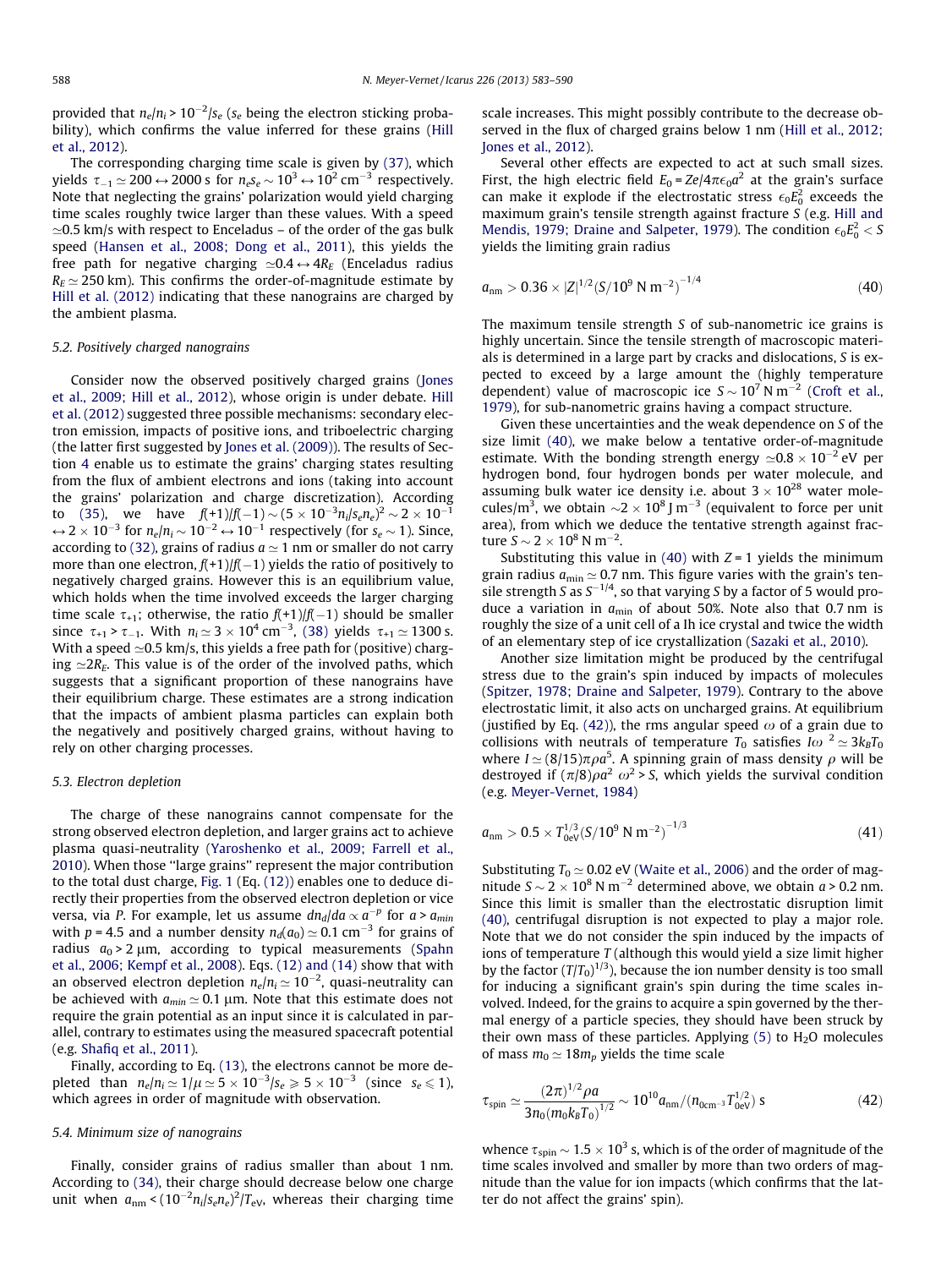## <span id="page-6-0"></span>6. Concluding remarks

We have derived analytical expressions for the charge of nanograins in cold dense and dusty environments, under conditions relevant in the outer Solar System, and applied them to Enceladus nanograins. This analysis shows that a large proportion of nanograins should be charged with one electron, as assumed in previous studies and argued by Hill et al. (2012), and that the impacts of ambient ions should explain the observed positively charged grains without having to assume other charging processes. Electrostatic stresses are expected to limit the size of charged grains to a minimum radius of about 0.7 nm-a value which should be taken with caution since it assumes a compact structure and varies with the badly known grain tensile strength S in proportion of  $S^{-1/4}$ . This effect might contribute to the strong decrease in the grain number density observed at radii below about 1 nm (Jones et al., 2009; Hill et al., 2012).

However, subnanometric ice grains fall into the uncertain transition region between macroscopic and microscopic behavior. In particular, the electron sticking coefficient  $s_e$  is expected to decrease nearly linearly with radius for  $a \le 1$  nm [\(Vostrikov and](#page-7-0) [Dubov, 2006; Megner and Gumbel, 2009\)](#page-7-0); according to [\(30\) and](#page-3-0) [\(34\)](#page-3-0), this should decrease the grain's charge and therefore the probability of detection below  $\simeq$ 1 nm.

Furthermore, the detailed physics of ice crystallization is still not understood, and a grain of radius 1 nm with the density of ice contains only  $\simeq$ 140H<sub>2</sub>O molecules, more than 50% of which should lie at the surface. This number is smaller than the recently determined minimum number of  $250-300$  H<sub>2</sub>O molecules required for crystallization of a water cluster (Pradzynski, 2012), which corresponds to a radius of about 1.3  $\mu$ m with the density of ice. This radius of 1.3  $\mu$ m (whose dependence on temperature is unknown and which should be taken with caution in the context of Enceladus plume), is close to the observed onset of flux decrease (Jones et al., 2009; Hill et al., 2012).

#### Acknowledgments

I thank Tom Hill and another reviewer for their helpful comments on the manuscript.

#### References

- [Abbas, M.M. et al., 2010. Lunar dust charging by electron impact: Complex role of](http://refhub.elsevier.com/S0019-1035(13)00270-4/h0005) [secondary electron emissions in space environments. Astrophys. J. 718, 795–](http://refhub.elsevier.com/S0019-1035(13)00270-4/h0005) [809.](http://refhub.elsevier.com/S0019-1035(13)00270-4/h0005)
- [Burns, J.A. et al., 2001. Dusty rings and circumplanetary dust: Observations and](http://refhub.elsevier.com/S0019-1035(13)00270-4/h0010) [simple physics. In: Grün, E. et al. \(Eds.\), Interplanetary Dust. Springer, pp. 641–](http://refhub.elsevier.com/S0019-1035(13)00270-4/h0010) [715.](http://refhub.elsevier.com/S0019-1035(13)00270-4/h0010)
- [Chow, V.W., Mendis, D.A., Rosenberg, M., 1993. Role of grain size and particle](http://refhub.elsevier.com/S0019-1035(13)00270-4/h0015) [velocity distribution in secondary electron emission in space plasmas. J.](http://refhub.elsevier.com/S0019-1035(13)00270-4/h0015) [Geophys. Res. 98, 19065–19076](http://refhub.elsevier.com/S0019-1035(13)00270-4/h0015).
- Coates, A.J. et al., 2007. Discovery of heavy negative ions in Titan's ionosphere. Geophys. Res. Lett. 34, L22103. <http://dx.doi.org/10.1029/2007GL030978>.
- Cravens, T.E. et al., 2009. Plume ionosphere of Enceladus as seen by the Cassini ion and neutral mass spectrometer. Geophys. Res. Lett. 36, L08106. [http://](http://dx.doi.org/10.1029/2009GL037811) [dx.doi.org/10.1029/2009GL037811](http://dx.doi.org/10.1029/2009GL037811).
- [Croft, S.K., Kieffer, S.M., Ahrens, T.J., 1979. Low-velocity impact craters in ice and](http://refhub.elsevier.com/S0019-1035(13)00270-4/h0030) [ice-saturated sand with implications for martian crater count ages. J. Geophys.](http://refhub.elsevier.com/S0019-1035(13)00270-4/h0030) [Res. 84 \(B14\), 8023–8032.](http://refhub.elsevier.com/S0019-1035(13)00270-4/h0030)
- Dong, Y., Hill, T., 2012. Charged ice grains in the Enceladus plume. In: AGU (Fall Meet.), 3–7 December, San Francisco, Calif.
- Dong, Y. et al., 2011. The water vapor plumes of Enceladus. J. Geophys. Res. 116, A10204. [http://dx.doi.org/10.1029/2011JA016693.](http://dx.doi.org/10.1029/2011JA016693)
- [Draine, B.T., Salpeter, E.E., 1979. On the physics of dust grains in hot gas. Astrophys.](http://refhub.elsevier.com/S0019-1035(13)00270-4/h0040) [J. 231, 77–94](http://refhub.elsevier.com/S0019-1035(13)00270-4/h0040).
- [Draine, B.T., Sutin, B., 1987. Collisional charging of interstellar grains. Astrophys. J.](http://refhub.elsevier.com/S0019-1035(13)00270-4/h0045) [320, 803–817](http://refhub.elsevier.com/S0019-1035(13)00270-4/h0045).
- Farrell, W.M. et al., 2010. Modification of the plasma in the near-vicinity of Enceladus by the enveloping dust. Geophys. Res. Lett. 37, L20202. [http://](http://dx.doi.org/10.1029/2010GL044768) [dx.doi.org/10.1029/2010GL044768](http://dx.doi.org/10.1029/2010GL044768).
- [Fitting, H.-J. et al., 2001. Attenuation and escape depths of low-energy electron](http://refhub.elsevier.com/S0019-1035(13)00270-4/h0055) [emission. J. Electron Spectrosc. Relat. Phenom. 119, 35–47.](http://refhub.elsevier.com/S0019-1035(13)00270-4/h0055)
- Friedrich, M., Rapp, M., 2009. News from the lower ionosphere: A review of recent developments. Surv. Geophys. 30, 525–559. [http://dx.doi.org/10.1007/s10712-](http://dx.doi.org/10.1007/s10712-009-9074-2) [009-9074-2](http://dx.doi.org/10.1007/s10712-009-9074-2).
- [Garrett, H.B., Hoffman, A.R., 2000. Comparison of spacecraft charging environments](http://refhub.elsevier.com/S0019-1035(13)00270-4/h0065) [at the Earth, Jupiter and Saturn. IEEE Trans. Plasma Sci. 28, 2048–2057](http://refhub.elsevier.com/S0019-1035(13)00270-4/h0065).
- [Gomer, R., 1961. Field Emission and Field Ionisation. Harvard Univ. Press,](http://refhub.elsevier.com/S0019-1035(13)00270-4/h0070) [Cambridge, Mass](http://refhub.elsevier.com/S0019-1035(13)00270-4/h0070).
- [Grard, R.J.L., 1973. Properties of the satellite photoelectron sheath derived from](http://refhub.elsevier.com/S0019-1035(13)00270-4/h0075) [photoemission laboratory measurements. J. Geophys. Res. 78, 2885–2905](http://refhub.elsevier.com/S0019-1035(13)00270-4/h0075).
- [Hansen, C.J. et al., 2008. Water vapour jets inside the plume of gas leaving](http://refhub.elsevier.com/S0019-1035(13)00270-4/h0080) [Enceladus. Nature 456, 477–479](http://refhub.elsevier.com/S0019-1035(13)00270-4/h0080).
- [Havnes, O., Morfill, G.E., Goertz, C.K., 1984. Plasma potential and grain charges in a](http://refhub.elsevier.com/S0019-1035(13)00270-4/h0085) [dust cloud embedded in a plasma. J. Geophys. Res. 89, 10999–11003](http://refhub.elsevier.com/S0019-1035(13)00270-4/h0085). [Havnes, O. et al., 1990. On dust charges and plasma potentials in a dusty plasma](http://refhub.elsevier.com/S0019-1035(13)00270-4/h0090)
- [with dust size distribution. J. Geophys. Res. 95, 6581–6585](http://refhub.elsevier.com/S0019-1035(13)00270-4/h0090).
- [Hill, J.R., Mendis, D.A., 1979. Charged dust in the outer planetary magnetospheres.](http://refhub.elsevier.com/S0019-1035(13)00270-4/h0095) [Moon Planets 21, 3–16.](http://refhub.elsevier.com/S0019-1035(13)00270-4/h0095)
- Hill, T.W. et al., 2012. Charged nanograins in the Enceladus plume. J. Geophys. Res. 117, A05209. [http://dx.doi.org/10.1029/2011JA017218.](http://dx.doi.org/10.1029/2011JA017218)
- [Horanyi, M., 1996. Charged dust dynamics in the Solar System. Annu. Rev. Astron.](http://refhub.elsevier.com/S0019-1035(13)00270-4/h0105) [Astrophys. 34, 383–418.](http://refhub.elsevier.com/S0019-1035(13)00270-4/h0105)
- [Jackson, J.D., 1999. Classical Electrodynamics, third ed. Wiley, p. 61.](http://refhub.elsevier.com/S0019-1035(13)00270-4/h0110)
- [Jensen, E.J., Thomas, G.E., 1991. Charging of mesospheric dust particles:](http://refhub.elsevier.com/S0019-1035(13)00270-4/h0115) [Implications for electron density and particle coagulation. J. Geophys. Res. 96](http://refhub.elsevier.com/S0019-1035(13)00270-4/h0115) [\(10\), 18603–18615](http://refhub.elsevier.com/S0019-1035(13)00270-4/h0115).
- Jones, G.H. et al., 2009. Fine jet structure of electrically charged grains in Enceladus plume. Geophys. Res. Lett. 36, L16204. [http://dx.doi.org/10.1029/](http://dx.doi.org/10.1029/2009GL038284) [2009GL038284](http://dx.doi.org/10.1029/2009GL038284).
- [Jones, G.H. et al., 2012. Nanodust measured by the Cassini plasma spectrometer. In:](http://refhub.elsevier.com/S0019-1035(13)00270-4/h0125) [Mann, I. et al. \(Eds.\), Nanodust in the Solar System: Discoveries and](http://refhub.elsevier.com/S0019-1035(13)00270-4/h0125) [Interpretations. Springer, pp. 119–132.](http://refhub.elsevier.com/S0019-1035(13)00270-4/h0125)
- [Jurac, S. et al., 1995. Charging of ice grains by low-energy plasmas: Application to](http://refhub.elsevier.com/S0019-1035(13)00270-4/h0130) [Saturn's E ring. J. Geophys. Res. 100 \(A8\), 14821–14831](http://refhub.elsevier.com/S0019-1035(13)00270-4/h0130).
- Kempf, S. et al., 2005. Composition of saturnian ring particles. Science 307, 1274– 1276. <http://dx.doi.org/10.1126/science.1106218>.
- [Kempf, S. et al., 2008. The E ring in the vicinity of Enceladus I. Spatial distribution](http://refhub.elsevier.com/S0019-1035(13)00270-4/h0140) [and properties of the ring particles. Icarus 193, 420–437.](http://refhub.elsevier.com/S0019-1035(13)00270-4/h0140)
- [Kimura, Y., 2012. Phenomena of nanoparticles in relation to the Solar System. In:](http://refhub.elsevier.com/S0019-1035(13)00270-4/h0145) [Mann, I., Meyer-Vernet, N., Czechowski, A. \(Eds.\), Nanodust in the Solar System:](http://refhub.elsevier.com/S0019-1035(13)00270-4/h0145) [Discoveries and Interpretations. Springer, pp. 31–46](http://refhub.elsevier.com/S0019-1035(13)00270-4/h0145).
- [Laframboise, J.G., Parker, L.W., 1973. Probe design for orbit-limited current](http://refhub.elsevier.com/S0019-1035(13)00270-4/h0150) [collection. Phys. Fluids 16, 629–636.](http://refhub.elsevier.com/S0019-1035(13)00270-4/h0150)
- [Mann, I., Czechowski, A., 2012. Causes and consequences of the existence of](http://refhub.elsevier.com/S0019-1035(13)00270-4/h0155) [nanodust in interplanetary space. In: Mann, I. et al. \(Eds.\), Nanodust in the Solar](http://refhub.elsevier.com/S0019-1035(13)00270-4/h0155) [System: Discoveries and Interpretations. Springer, pp. 195–219](http://refhub.elsevier.com/S0019-1035(13)00270-4/h0155).
- Mann, I. et al., 2011. Dusty plasma effects in near Earth space and interplanetary medium. Space Sci. Rev. 161, 1–47. [http://dx.doi.org/10.1007/s11214-011-](http://dx.doi.org/10.1007/s11214-011-9762-3) [9762-3](http://dx.doi.org/10.1007/s11214-011-9762-3).
- Mann, I. et al., 2013. Dust in the planetary system. Phys. Rep., in revision.
- [Megner, L., Gumbel, J., 2009. Charged meteoric particles as ice nuclei in the](http://refhub.elsevier.com/S0019-1035(13)00270-4/h0165) [mesosphere: Part2 – A feasibility study. J. Atmos. Solar-Terr. Phys. 71, 1236–](http://refhub.elsevier.com/S0019-1035(13)00270-4/h0165) [1244.](http://refhub.elsevier.com/S0019-1035(13)00270-4/h0165)
- [Mendis, D.A., Axford, W.I., 1974. Satellites and magnetospheres of the outer planets.](http://refhub.elsevier.com/S0019-1035(13)00270-4/h0170) [Annu. Rev. Earth Planet. Sci. 2, 419–474](http://refhub.elsevier.com/S0019-1035(13)00270-4/h0170).
- [Mendis, D.A., Rosenberg, M., 1994. Cosmic dusty plasma. Annu. Rev. Astron.](http://refhub.elsevier.com/S0019-1035(13)00270-4/h0175) [Astrophys. 32, 419–463.](http://refhub.elsevier.com/S0019-1035(13)00270-4/h0175)
- [Meyer-Vernet, N., 1982. Flip-flop of electric potential of dust grains in space. Astron.](http://refhub.elsevier.com/S0019-1035(13)00270-4/h0180) [Astrophys. 105, 98–106](http://refhub.elsevier.com/S0019-1035(13)00270-4/h0180).
- [Meyer-Vernet, N., 1984. Some constraints on particles in Saturn's spokes. Icarus 57,](http://refhub.elsevier.com/S0019-1035(13)00270-4/h0185) [422–431](http://refhub.elsevier.com/S0019-1035(13)00270-4/h0185).
- [Meyer-Vernet, N., 2001. Large scale structure of planetary environments: The](http://refhub.elsevier.com/S0019-1035(13)00270-4/h0190) [importance of not being Maxwellian. Planet. Space Sci. 49, 247–260](http://refhub.elsevier.com/S0019-1035(13)00270-4/h0190).
- [Meyer-Vernet, N. et al., 2009. Dust detection by the wave instrument on STEREO:](http://refhub.elsevier.com/S0019-1035(13)00270-4/h0195) [Nanoparticles picked up by the solar wind? Solar Phys. 256, 463–474.](http://refhub.elsevier.com/S0019-1035(13)00270-4/h0195)
- [Michaud, M., Sanche, L., 1987. Total cross-sections for slow-electron \(1–20 eV\)](http://refhub.elsevier.com/S0019-1035(13)00270-4/h0200) scattering in solid H<sub>2</sub>O. Phys. Rev. A 36, 4672-4683.
- Morooka, M.W. et al., 2011. Dusty plasma in the vicinity of Enceladus. J. Geophys. Res. 116, A12221. [http://dx.doi.org/10.1029/2011JA017038.](http://dx.doi.org/10.1029/2011JA017038)
- [Natanson, G.M., 1960. On the theory of the charging of amicroscopic aerosol](http://refhub.elsevier.com/S0019-1035(13)00270-4/h0210) [particles as a result of capture of gas ions. Sov. Phys. Tech. Phys., Engl. Transl. 5,](http://refhub.elsevier.com/S0019-1035(13)00270-4/h0210) [538–551](http://refhub.elsevier.com/S0019-1035(13)00270-4/h0210).
- Pierrard, V., Lazar, M., 2010. Kappa distributions: Theory and applications in space plasmas. Solar Phys. 267, 153–174. [http://dx.doi.org/10.1007/s11207-010-](http://dx.doi.org/10.1007/s11207-010-9640-2) [9640-2](http://dx.doi.org/10.1007/s11207-010-9640-2).
- [Pradzynski, C.C., 2012. A fully size-resolved perspective on the crystallization of](http://refhub.elsevier.com/S0019-1035(13)00270-4/h0220) [water clusters. Science 337, 1529–1532](http://refhub.elsevier.com/S0019-1035(13)00270-4/h0220).
- [Rapp, M., Lübken, F.-J., 2001. Modelling of particle charging in the polar](http://refhub.elsevier.com/S0019-1035(13)00270-4/h0225) [summer mesosphere: Part 1 – General results. J. Atmos. Solar-Terr. Phys. 63,](http://refhub.elsevier.com/S0019-1035(13)00270-4/h0225) [759–770](http://refhub.elsevier.com/S0019-1035(13)00270-4/h0225).
- [Sazaki, G. et al., 2010. Elementary steps at the surface of ice crystals visualized by](http://refhub.elsevier.com/S0019-1035(13)00270-4/h0230) [advanced optical microscopy. Proc. Natl. Acad. Sci. 107, 19702–19707](http://refhub.elsevier.com/S0019-1035(13)00270-4/h0230).
- [Shafiq, M. et al., 2011. Characteristics of the dust–plasma interaction near](http://refhub.elsevier.com/S0019-1035(13)00270-4/h0235) [Enceladus' south pole. Planet. Space Sci. 59, 17–25.](http://refhub.elsevier.com/S0019-1035(13)00270-4/h0235)
- [Spahn, F. et al., 2006. Cassini dust measurements at Enceladus and implications for](http://refhub.elsevier.com/S0019-1035(13)00270-4/h0240) [the origin of the E ring. Science 311, 1416–1418.](http://refhub.elsevier.com/S0019-1035(13)00270-4/h0240)
- [Spitzer Jr., L., 1978. Physical Processes in the Interstellar Medium. Wiley, p. 185.](http://refhub.elsevier.com/S0019-1035(13)00270-4/h0245)